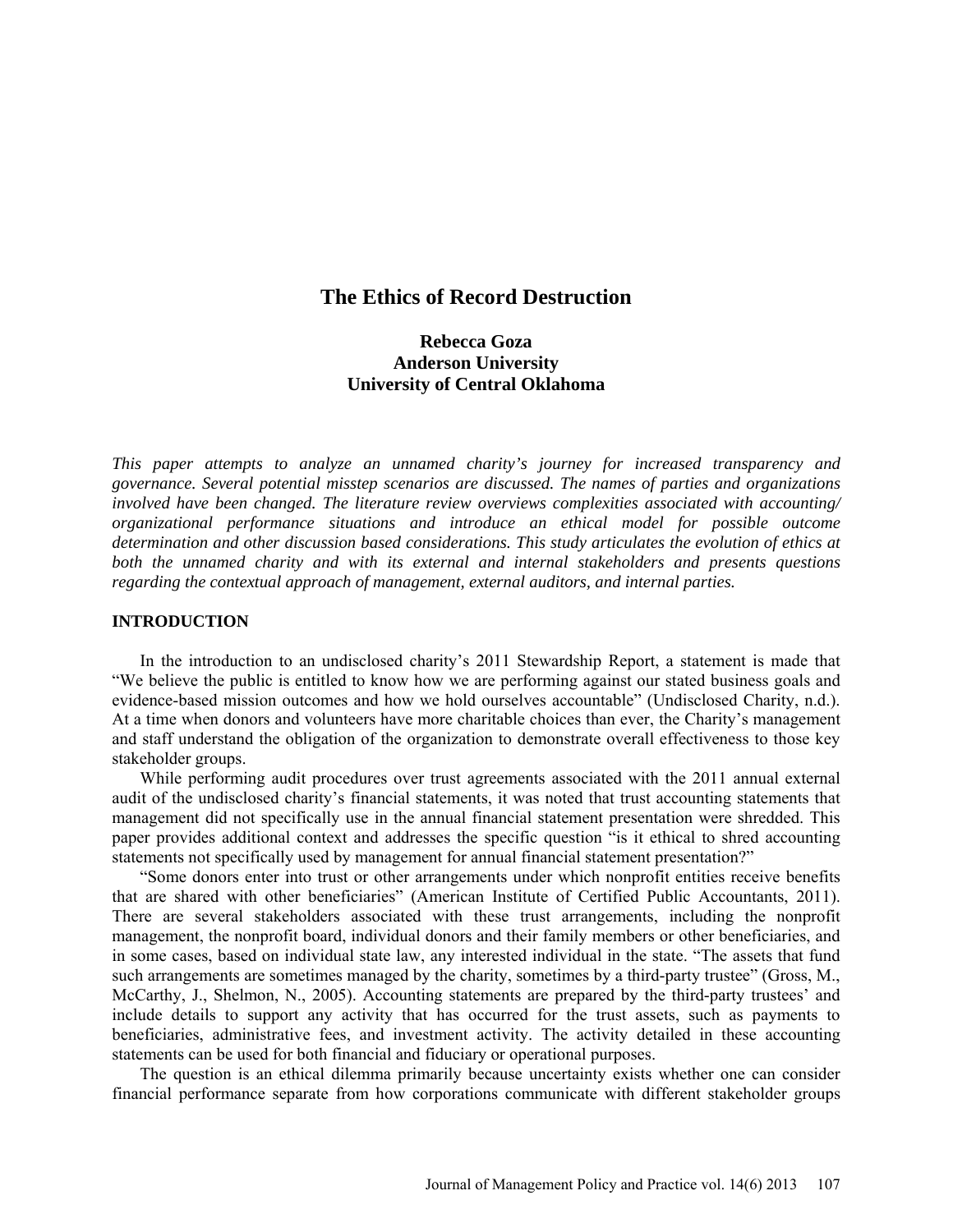and an imbalance may exist in the various stakeholder groups' expectations for proper stewardship of donations. An argument can be made that any accounting information not specifically used to determine financial performance as represented in the financial statements can be handled in any manner the organization management deems adequate. A counterargument exists that financial information obtained in the current year which could be used by a stakeholder group to assess financial or even operational performance should be maintained.

The question is also an ethical dilemma because "legitimacy theory and corporate social responsibility studies have found evidence to support the notion that firms use communication or accounting to defend or maintain legitimacy in the eyes of society and/or their stakeholders (Tilt, 2009). The ethical question considered in this paper arose because the Chief Financial Officer directed accounting staff to shred all account statements not specifically used by management in their calculation of the year-end trust receivable balance in order to avoid spending resources answering questions regarding activity that occurred prior to year-end but not used by management in the year-end financial statement balance (undisclosed VP, personal communication, July 14, 2011).

The area being audited was the year-end receivable estimate calculated by management for the Charity's beneficial interest in trust assets. The AICPA Audit and Accounting Guide for Non-Profit Organizations defines a beneficial interest in section 6:01 as "a benefit or advantage shared with other beneficiaries as a result of a trust or other arrangement" (American Institute of Certified Public Accountants, 2011). When the undisclosed Charity is named in a trust agreement, a receivable is recorded based on the fair market valuation. Determination of fair value is governed by Statement of Financial Accounting Standards (SFAS) No. 157, Fair Value Measurements, (now codified in Topic 820 of the Financial Accounting Standards Board Accounting Standards Codification (ASC)). The context and terminology mentioned in this paper and key stakeholder interests should be considered when addressing the question "is it ethical to shred accounting statements not specifically used by management in the yearend audit?"

## **LITERATURE REVIEW**

The process of keeping records involves consideration of legal requirements, ethical standards, and other external constraints, as well as the demands of the particular professional context. The professional context for the ethical question under review is a large nonprofit charitable organization. In June 2005, the Panel on the Nonprofit Sector issued a final report to Congress titled *Strengthening transparency, governance, and accountability of charitable organizations*. The Panel on the Nonprofit Sector is an independent effort by charities and foundations to [ensure that the nonprofit community remains a vibrant](http://www.nonprofitpanel.org/news_impacts/index.html)  [and healthy part of American society.](http://www.nonprofitpanel.org/news_impacts/index.html) "Formed by Independent Sector in October 2004 at the encouragement of the U.S. Senate Finance Committee, the Panel prepared a series of recommendations for Congress to improve the oversight and governance of charitable organizations and for individual nonprofit organizations to ensure high standards of ethics and accountability" (nonprofitpanel.org, 2012).

The "heart of the report is its recommendations, which offer a comprehensive approach to improving transparency and governance" (Independent Sector, 2005). The report unfortunately does not address record keeping recommendations for accounting statements not directly pertinent to the year-end financial statements. Additionally, the only nonprofit governance and/or accounting legislation that has occurred since the 2005 report is the revised requirements for Form 990 which will be discussed later in this chapter.

In his book titled *Transparency* Warren Bennis states, "when we speak of transparency and creating a culture of candor, we are really talking about the free flow of information within an organization and between the organization and its many stakeholders, including the public" (Bennis, 2008). Bushman, Piotroski and Smith (2004) investigated corporate transparency and found reasons for how and why corporate transparency varies. They concluded that consideration of both governance transparency and financial transparency required distinction between mandatory and voluntary corporate reporting.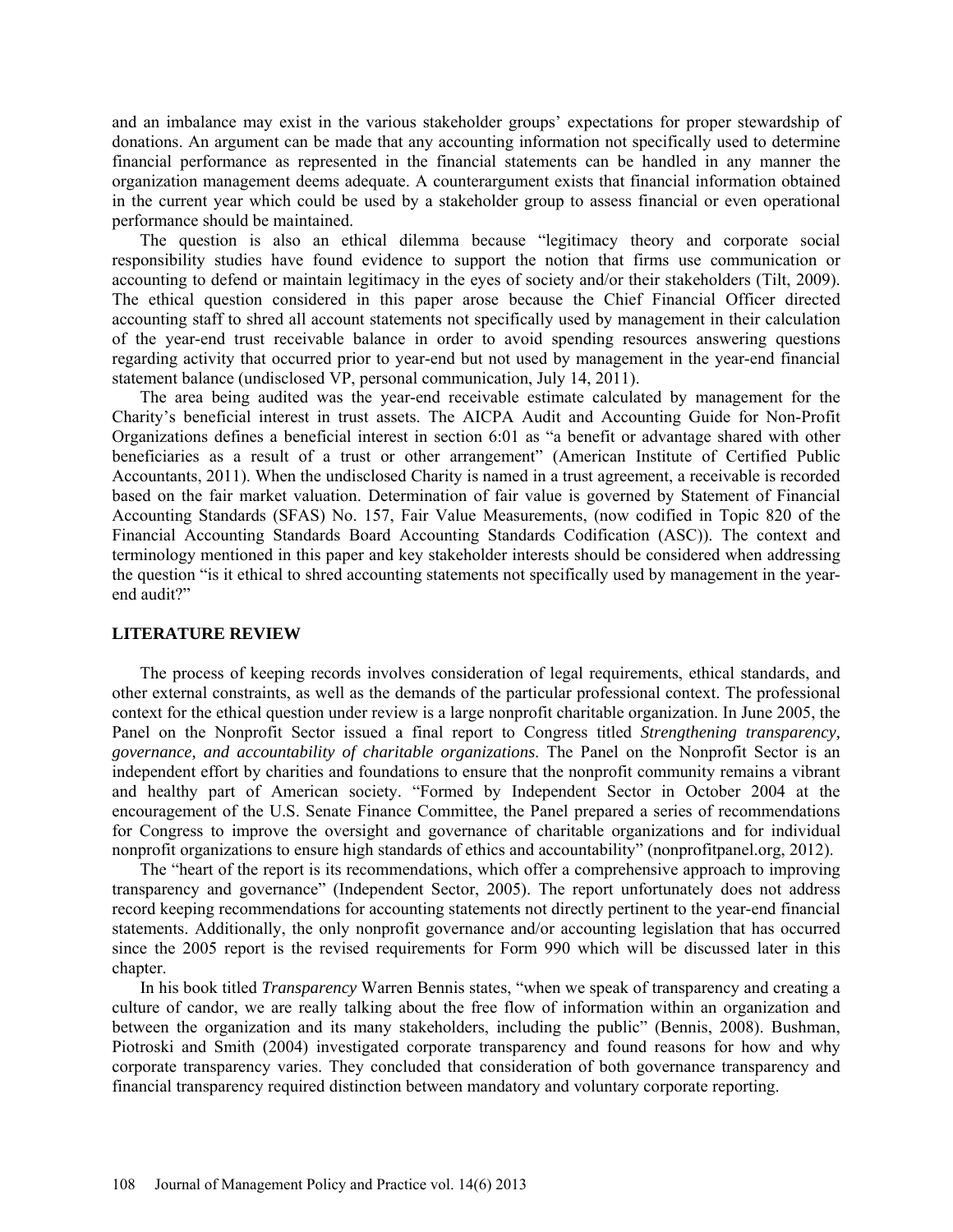This paper is grounded using literature review of the ethical branch of stakeholder theory, which extends the argument of legitimacy and suggests that an organization is the vehicle for coordinating all stakeholder interests and management has a fiduciary relationship to all stakeholders (Tilt, 2009). O'Dwyer views accounting as "a mechanism aimed at enhancing corporate accountability and transparency to a wide range of external stakeholders, while addressing the social, environmental and ethical concerns and values of individuals upon whom a business has a non-economic impact" (2006, p. 220). Striking a balance in the delivery of stakeholder expectations associated with various legitimacy demands highlights the context for the particular ethical question raised in this paper.

The International Accounting Standards Board "IASB" established a framework for the *Preparation of Financial Statements*. The board stated "the objective of financial statements is to provide information about the financial position, performance and changes in financial position of an enterprise that is useful to a wide range of users in making economic decisions" (ISAC, 1989, para. 12). The framework acknowledged that "financial statements do not provide all the information that users may need to make economic decisions since they largely portray the financial effects of past events and do not necessarily provide non-financial information" (ISAC, 1989, para. 13).

In addition to reviewing the accounting standards relating to this transaction, it is also important to review the document retention requirements. The Internal Revenue Service "IRS" recently revised the requirements for Form 990. This was the first revision since 1979. The IRS explained the reasons for the change in a background paper, stating "The Form 990 is a public document that is the key transparency tool relied on by the public, state regulators, the media, researchers, and policymakers to obtain information about the tax exempt sector and individual organizations" (Internal Revenue Service, n.d.). Among the new questions on the Form 990 is the inquiry "Does the organization have written policies on conflicts of interest, whistleblowers, and document retention?" (Green, J., Moskowitz, S., Bakale, A., 2009). The new questions are raised not only to address if the policies are in place but also "how the policies are enforced" (Green, J., Moskowitz, S., Bakale, A., 2009).

Section 404 of the Sarbanes-Oxley Act resulted in the creation of new document retention requirements. A publically traded company "must maintain evidential matter, including documentation, to provide reasonable support for the assessment of internal control" (Sneller, L., Langendijk, H., 2007). Compliance with section 404 of the Sarbanes-Oxley Act is not a current legal requirement of nonprofit entities. However, stakeholder expectations dictate voluntary compliance. Finally, the "Code of Professional Conduct of the American Institute of Certified Public Accountants consists of two sections: 1) the Principles and 2) the Rules (Duska, R., Duska, B., 2003). Compliance with the Code of Professional Conduct, as with all standards in an open society, depends primarily on members' understanding and voluntary actions.

This chapter reviewed the academic and professional literature related to the ethics associated with record destruction. The literature demonstrates there is guidance but often not a mandatory compliance requirement for retention of information not specifically used in the audited financial statements. The literature explores the concept of management of stakeholder interests in the nonprofit sector, which support the origins of the ethical dilemma raised in the first chapter. The next chapter will introduce an ethical model by which the question of shredding documents given the aforementioned criteria can be further analyzed.

### **ETHICAL DECISION METHODOLOGY**

In order to address the ethical dilemma outlined in the introduction of this paper, review and consideration of business and accounting ethical decision methodologies was necessary. The context and terminology previously outlined in this paper and the balance of multiple nonprofit stakeholder interests requires application of an ethical decision making methodology to arrive at an acceptable answer when addressing the question for an accounting practitioner perspective of "is it ethical to shred accounting statements not specifically used by management in the year-end audit?"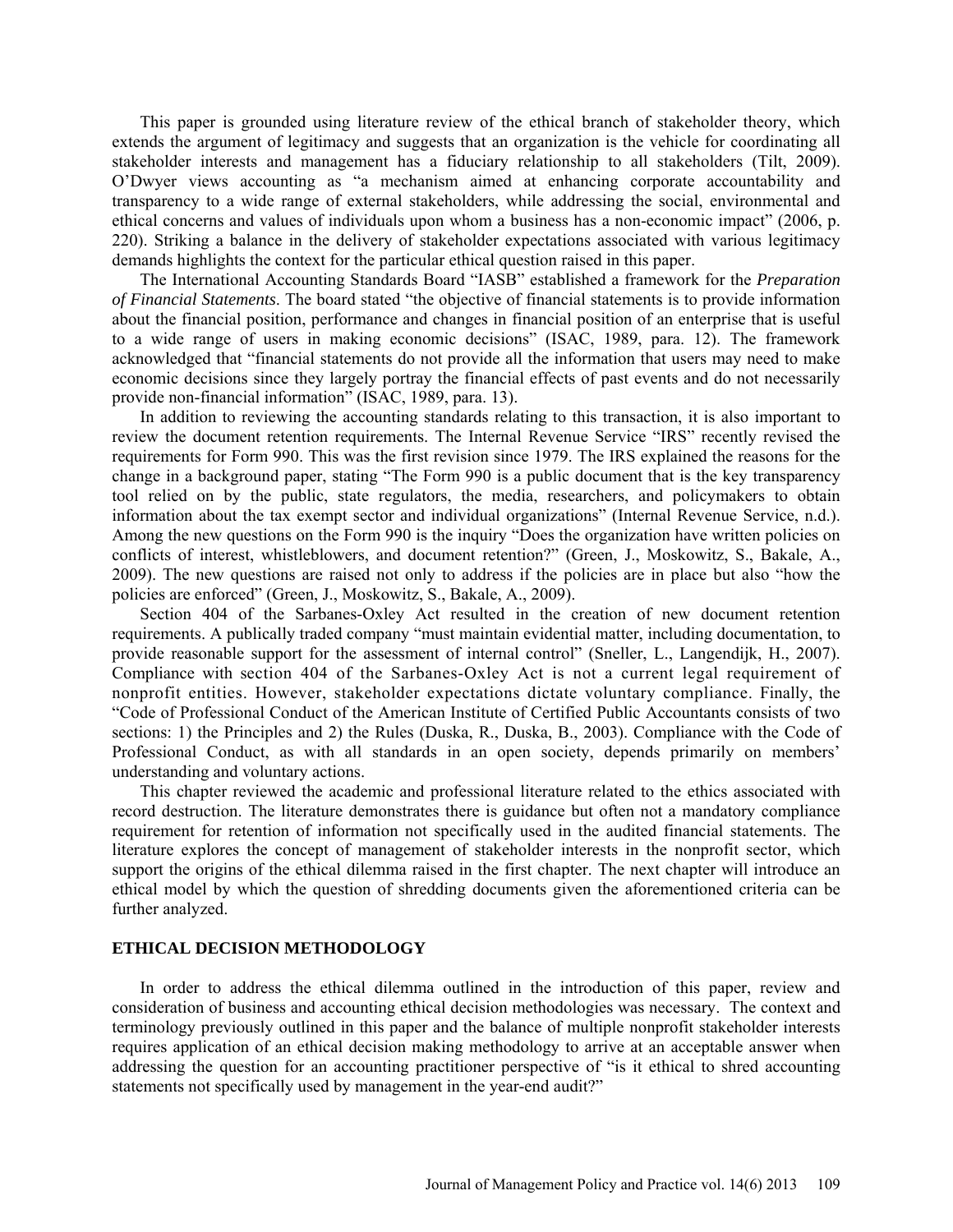The American Accounting Association "AAA" adopted an ethical decision model. The AAA model comes from a report written by Langenderfer and Rockness in 1990 (Langenderfer, H., Rockness, J., 1990). In the report, they suggest a logical, seven-step process for decision making, which takes ethical issues into account.

The AAA model includes the following steps: Step 1. *Determine the facts.* This step means that when the decision making process begins there must be no ambiguity about what is under consideration. Step 2. *Define the ethical issues.* This involves examining the facts of the case and asking what ethical issues are at stake. Step 3. *Identify major principles, rules and values*. This step involves placing the decision in social, ethical and professional behavioral context. In the last context, professional code of ethics is considered. Step 4. *Specify the alternatives*. Step 5. *Compare values and alternatives and see if the decision is clear*. When step 5 is complete, it should be possible to see which options align with the norms and which do not. Step 6. *Assess the consequences*, and Step 7. *Make the decision*. (Langenderfer, H., Rockness, J., 1990).

Cavanagh *et al.* (1981) identified three basic ethical philosophies, each of which represents a unique component of ethical situations faced by individuals in business organizations. The first is utilitarianism. The second philosophy is individual rights. This philosophy focuses on protecting individual rights such as the right to be informed or the right to due process, etc. The third ethical philosophy is justice. Such an ethical system stresses social justice and the opportunity for all individuals to pursue happiness.

Fritzsche and Becker (1984) concluded that most individuals allow one of these philosophies to dominate their ethical decisions with the utilitarian philosophy being dominant among business managers. Accountants frequently invoke cost/benefit methods into their discussions and evaluations of various topics. "Utilitarianism rests on the idea that the ends justify the means, but this is logically equivalent to the notion that one should engage in projects in which the benefits exceed the costs" (Armstrong, M., Ketz, E., Owsen, D., 2003). A limitation of utilitarianism is that while it seeks to bring about the greatest good for the greatest number, it has no way of protecting minority interests. As such, utilitarianism will be incorporated in the model as a potential reason for the management action that led to the ethical dilemma, but will not be the sole consideration for answering the ethical question.

Deontology focuses on moral obligation, rights and duties, and examines the act itself, not just the consequences of the act. "Deontological concepts are often applied in accounting courses, because emphasis in accounting is on principles (e.g. matching and revenue recognition) and ''the right way to do it,'' regardless of the consequences" (Armstrong, M., Ketz, E., Owsen, D., 2003). Deontology application is limited for the ethical dilemma associated with shredding accounting documents not used in the yearend financial statement presentation because the question requires consideration of uses for the shredded documents outside of the year-end presentation. However, deontological concepts will also be incorporated to discuss the results of selection of potential courses of action identified through application of the decision making model.

In an attempt to resolve the ethical dilemma in answer to the question "is it ethical to shred accounting statements not specifically used by management for annual year-end audit financial statement presentation?" a modified AAA ethical decision making model will be utilized as a cornerstone using all seven steps of the AAA model but expanding steps 1,4, and 6 to include application of basic normative philosophical theories coupled with consideration of pragmatic tools for assessing legal and corporate political system implications.

### **ETHICAL DECISION**

The question "is it ethical to shred accounting statements not specifically used by management for annual financial statement presentation?" will be applied further through this chapter and a decision will be identified. The modified AAA ethical decision making model will be utilized and any decision reached.

Step 1's requirement is to *determine the facts.* The facts are the auditor has been informed current year monthly accounting statements not specifically used by management in the year-end financial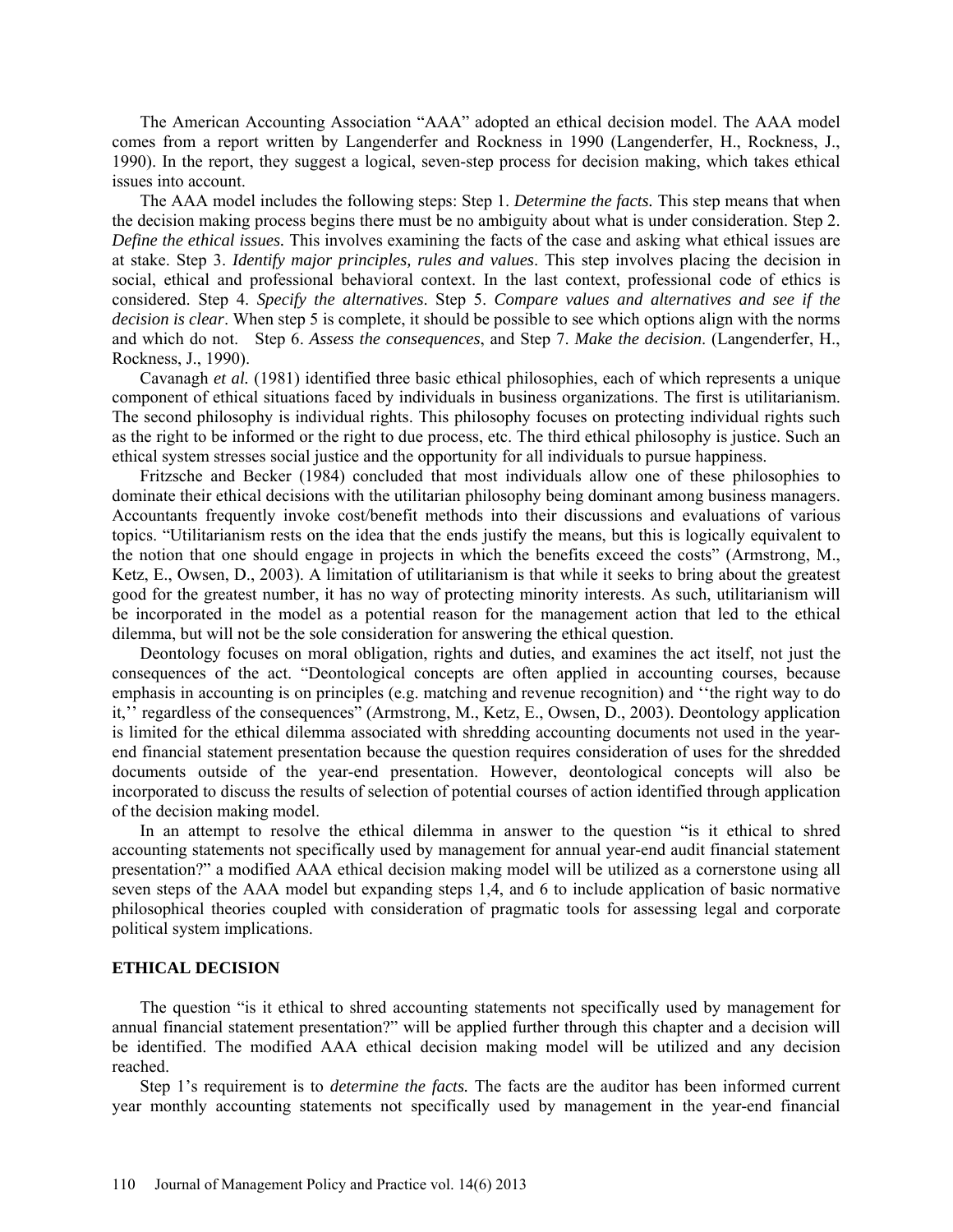statement presentation were shredded. The facts surrounding the question also include management's position that the decision was made to shred documents because management did not use those statements for the annual audit purposes and does not want to spend additional resources answering questions that may be raised by the auditor during an assessment of the year end valuation of trust receivable calculations. Operational usefulness is however also provided through the monthly review of the accounting statements not utilized in the year-end financial statement presentation. Investment activity can be analyzed, trustee performance and even abuse can be detected, and an analysis of monthly income and expenses and status of beneficiaries can occur. These operational considerations are deontological concepts included in consideration of the facts. Management's justification of the shredding based on a perceived cost savings associated with the external audit resources is a utilitarian concept that will also be considered.

Step 2's requirement is to *define the ethical issues***.** The ethical issue is whether or not management directed the shredding of accounting documents for a purpose other than reducing the potential for additional resources in time and money by addressing questions that may arise through review of the statements in the normal course of year-end financial statement audit efforts.

*Identification of major principles, rules and values* occurs in Step 3. This step will be expanded to include legal rules and corporate requirements. The norms, principles, and values are management has a fiduciary duty to stakeholders to have impeccable integrity and to ensure the company is providing a 'true and fair view' of its financial situation at the time of the audit. Auditors are entrusted with the task of opining on a company's financial accounts and anything that prevents or interferes with an auditor's due diligence could lead to a failure of the auditor's duty to stakeholders.

Since the undisclosed Charity operates as several independently chartered entities, state law in each chartered location has an impact on how fiduciary responsibilities are articulated and enforced. The undisclosed Charity complies with California state law as a minimum governance standard. In the context of California charities, the State of California considers charitable funds to belong to the public. Directors of nonprofit public benefit corporations have a statutory duty of care and according to California Corporate Code § 5231, "Directors must use such care, including reasonable inquiry, as an ordinary prudent person in a like position would use under similar circumstances. This duty requires familiarity with the organization's finances and activities and regular participation in its governance" (CAL Corp Code § 5231). According to California Probate Code section 16047 a "duty of care is imposed on trustees in the State of California. A trustee in California has a standard of care for investment and management of the trust's assets" (CAL Probate Code § 16047).

The Charity's code of ethics states "consistent with the provisions of any applicable document retention policy, no associate shall falsify, destroy, mutilate, conceal, or fail to make required entries on any record within the associate's control, including the destruction of documents that are the subject of an investigation or a civil or criminal action to which the Charity is a party" (Undisclosed Charity, n.d.).The record retention policy at the undisclosed Charity does not address the requirements specific to trust agreements and their supporting documents which include monthly trust accounting statements. The record retention policy does indicate that any destruction of records requires thirty days advance notice to all interested parties so that all parties are involved in the destruction decision (Undisclosed Charity, n.d.). While it is not known if management was familiar with the record retention policy, thirty days advance notice was not provided to potential interested parties, including the internal and external auditors and legal staff responsible for management of probate trust assets.

Step 4 involves specification of *the alternatives*. Option one is to not order the destruction of records that may raise questions and require resources to address. Option two is to determine the records can be destroyed because the operational usefulness does not outweigh the potential cost of addressing questions that may result in a change in the year-end financial statement valuation and the activity is not deemed potentially illegal. Option two can be selected if it is determined that fiduciary responsibility is not violated by the activity and if stakeholders are willing to require external and internal auditors to spend additional resources obtaining the shredded accounting statements directly from the independent third party trustee if they have an interest in review of the content.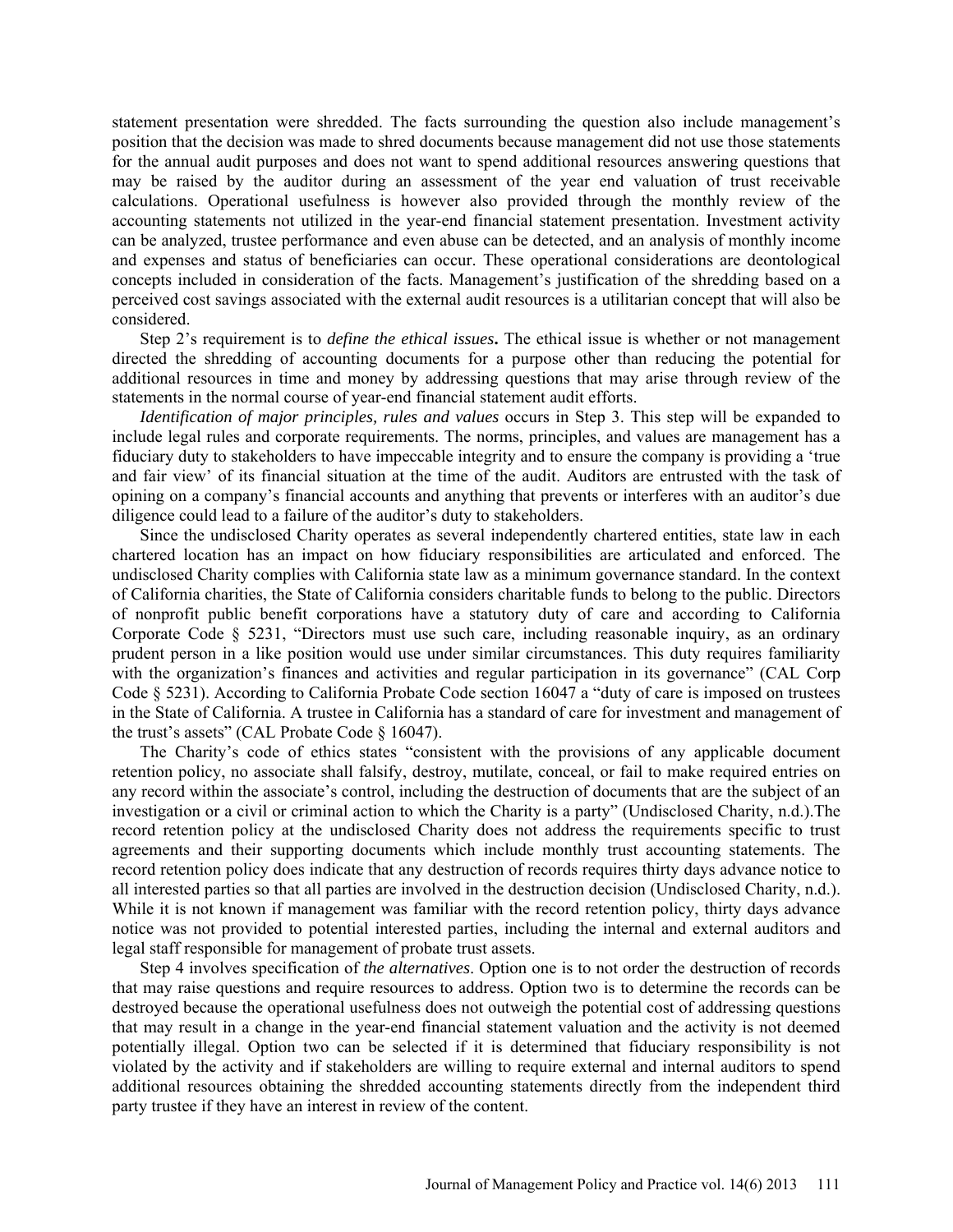Step 5's requirement is to *compare values and alternatives and see if the decision is clear*. The course of action most consistent with the norms, principles, and values in Step 3 is to not shred documentation because it is a violation of both the Charity's record destruction principles for notification of interested parties and it is a potential violation of California state law because it weakness the ability of the undisclosed Charity to demonstrate duty of care in investment and management of trust assets.

Step 6's requirement is to a*ssess the consequences.* As a result of option one, management would not direct the destruction of records that may raise questions and require resources to address. Management may spend additional resources in time and money to address any questions that arise during the year-end audit procedures. Management may be forced to admit an error in accounting valuation.

From a transparency and corporate governance perspective, the fact that management directed documents to be shredded for the sole reason of reducing questions that may be asked by an auditor during the year-end financial statement audit should naturally lead any donor, investor, partner, employee, or other stakeholder to ask "what else would they shred when it really matters, or what else have they already shredded?" Option one would allow management to maintain and enhance the reputation and social standing of the organization, maintain public confidence in the audit results, and would serve the best interests of most stakeholders.

As a result of option two, management would risk being in both reputational integrity jeopardy and legal trouble if the destruction of the records was made public to key stakeholders. Documents and records can be: The smoking gun proving fraud, lack of oversight or mismanagement of assets, employment discrimination, sexual harassment, conflict of interest, etc. The evidence that disproves fraud, lack of oversight or improper management of assets, employment discrimination, sexual harassment, restraint of trade, conflict of interest, etc.

One other consequence to address is whether or not the management direction to shred was profitable. This question ties to the normative theory of utilitarian and is of interest to accounting professionals because it addresses the topic of profitability and cost versus benefit. The total hours spent researching questions and spending resources for external audit additional questions in the prior year for the area of trust accounting is best estimated at what was tracked by Internal Audit at 75 hours. Using a blended charge rate for external audit resources of \$180 per hour, the benefit of shredding accounting can be estimated as \$13,500. In an organization where the annual fees are approximately \$1,500,000 annually, the benefit of shredding documents that may raise legal and transparency or governance questions does not outweigh the cost.

The final step of the AAA model is to *make the decision*. Therefore, the final decision reached through application of the model is the management action identified in the question of "is it ethical to shred accounting statements not specifically used by management in the year-end audit?" is deemed unethical. Management should be open to questions and should demonstrate accountability, transparency and proper governance practices.

### **IMPLICATIONS**

Management's decision to direct the shredding of accounting statements they did not feel were pertinent to the year-end financial statements was unethical. This decision was only realized through careful analysis of accounting and ethics literature as well as objective application of accounting and business ethical decision models.

There are two primary reasons the position reached in chapter four is correct. First, a modified version of the robust and widely accepted model from the American Accounting Association was applied. The application of the modified AAA model highlights a concern that the activity was not only a violation of norm and practices in the Undisclosed Charity by violation of the records destruction policy but the risk of legal implications is also raised after consideration of California probate law. Secondly, why utilitarian concepts were considered in the modified model, utilitarian rationale cannot be the sole determinant for management decision in this case because the minority interests cannot be assured or even known at the time of the destruction.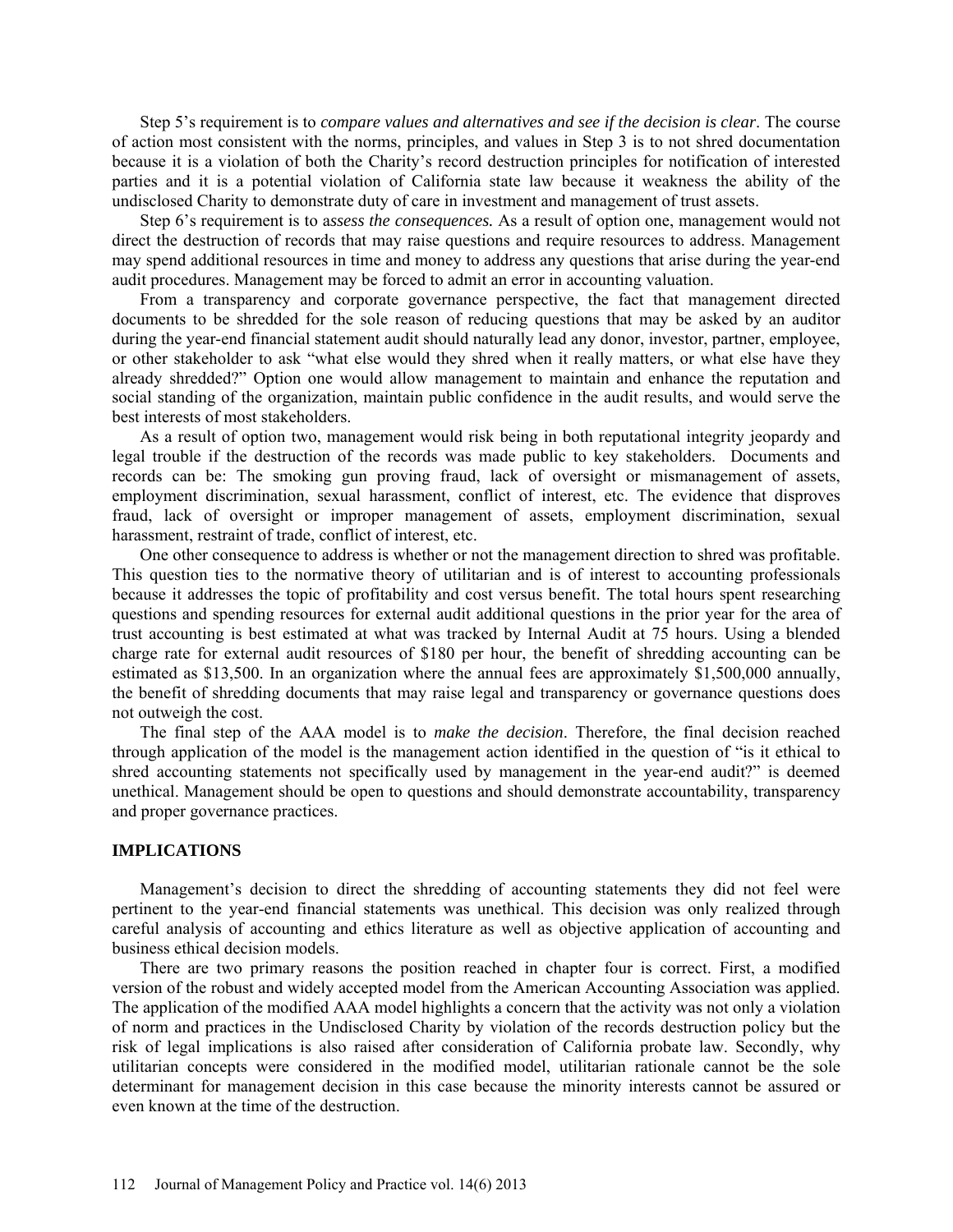This paper illustrates the need for continued exposure and elevation of the topic of ethics in importance in accounting curriculum. The external auditors for the case under review were made aware of the destruction of the records, yet they did not question the ethical impact of the management action. They took the position that if the uses for those shredded accounting statements were mainly operational effectiveness and efficiency functions outside of the financial statement from which they were opining, the issue would be more of a violation of company policy relating to record destruction rather than an ethical issue. No consideration was placed on what else could have been destroyed that may have a financial statement impact and no consideration was placed on modeling the dilemma in the format highlighted in chapter three. The question arises "were these external audit professionals trained adequately in their education and subsequent professional training to discuss potential ethical issues or were they trained solely to opine on the financial statements presented to them from management?"

The danger of teaching classical ethical theories in isolation (for example teaching only to look at utilitarian approaches such as a cost versus benefit analysis) or even as merely theory concepts is that students may be left with the impression that they are equally appropriate or always morally justifiable. If instructors nonetheless teach these theories to students, the instructors should explain the strengths and weaknesses of each.

While the role of individual cases to instruct students in accounting ethics appears essential, thought must be given to the selection of the cases that serve to best illustrate the ethical principles that the community of accountants has chosen as essential moral principles. Additionally, accounting educators who teach about the AICPA Code of Professional Conduct should be cautious about teaching the material as an end in itself, rather than as a means of understanding professional responsibilities. To focus on the rules of professional conduct deprives an individual from the practice of critical thinking and professional judgment and leaves room for ambiguity. An alternative approach to teaching detailed rules, such as independence rules would be that such an assignment that combines group work, research skills, critical thinking skills, writing, and ethics. It treats the rules as something that the students should be able to research, because compliance is important to the profession, but does not treat the rules as ''answers'' or ends in themselves. Even though accounting students may be exposed to ethical issues more often than other business students, this case demonstrates simple exposure to ethical issues may be necessary, but not sufficient, to change students' and ultimately professionals' ethical behavior.

### **REFERENCES**

American Institute of Certified Public Accountants. (2011). *Audit & accounting guide not-for-profit entities.* NY.

Armstrong, M., Ketz, E., Owsen, D. (2003). Ethics education in accounting: moving toward ethical motivation and ethical behavior. *Journal of Accounting Education*. 21, 1-16.

Bennis, W. (2008). *Transparency: how leaders create a culture of candor*. NY: McGraw-Hill/Irwin.

Brooks, L., Dunn, P. (2010). *Business & professional ethics for directors, executives & accountants. 5th ed*. South-western. Mason, Ohio.

Bushman, R., Piotroski, J, Smith, A. (2004). What determines corporate transparency? *Journal of Accounting Research*, 42, 207-251.

CAL Corp Code § 5231

CAL Probate Code § 16047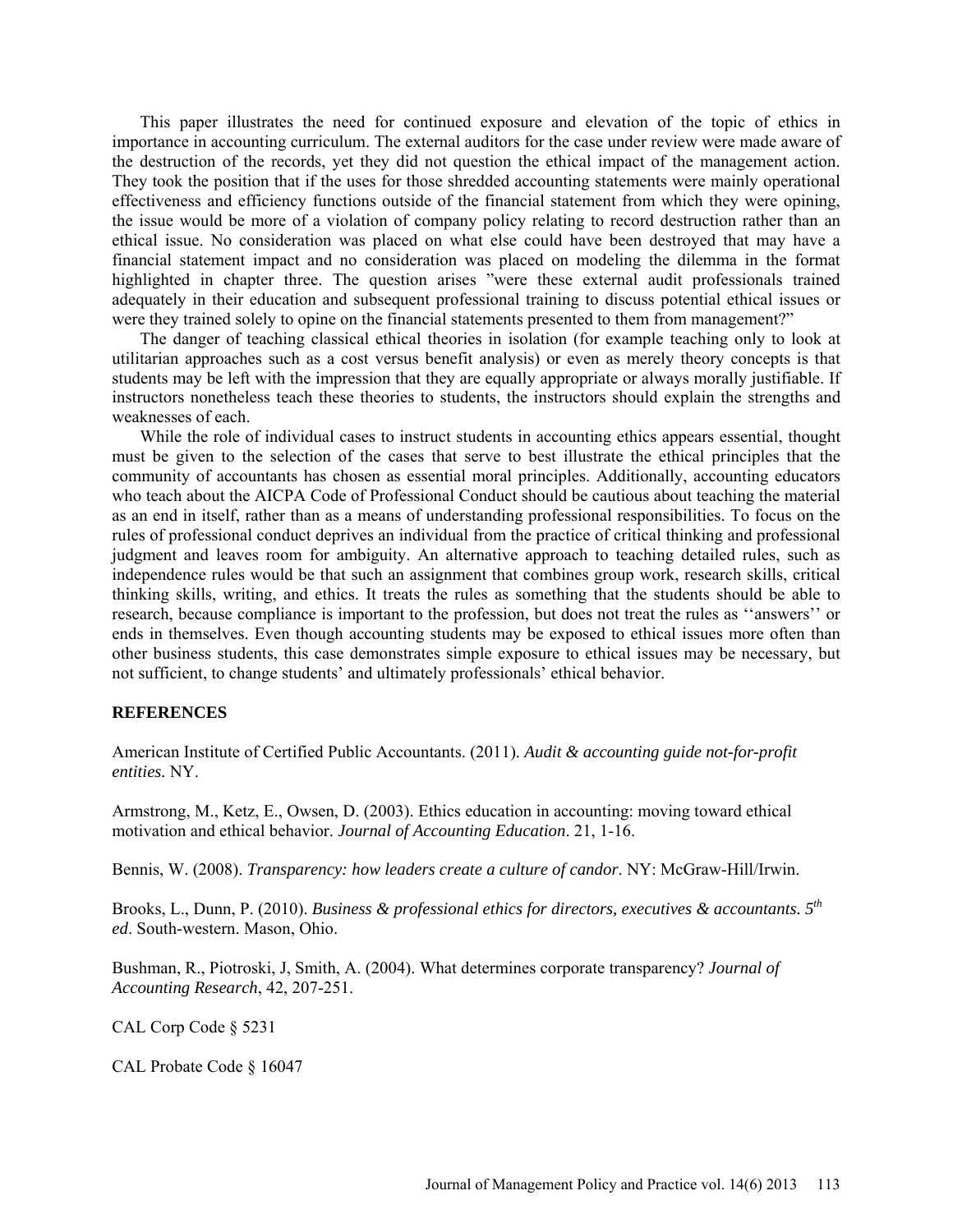Cavanagh, G., Moberg, D. and Valasqucz, M. (1981). The ethics of organizational politics. *Academy of Management Review.* 363-74.

Duska, R., Duska, B. (2003). *Accounting ethics.* Blackwell Publishing. Malden: MA.

Financial Accounting Standards Board (n.d.). *Fair value measures*. Retrieved October 15, 2011 from http://www.fasb.org/summary/stsum157.shtml

Fritzche, D. and Becker, H. (1984). Linking management behavior to ethical philosophy. *Academy of Management Journal.* 166-75.

Green, J., Moskowitz, S., Bakale, A. (2009). Revised form 990: the evolution of governance and the nonprofit world. *Tax Adviser*, 40, 507-510.

Gross, M., McCarthy, J., Shelmon, N. (2005). *Financial and accounting guide for not-for-profit organizations.* John Wiley & Sons, Inc.

Independent Sector. (2005). *Strengthening transparency, governance, accountability of charitable organizations.* Washington DC: Independent Sector.

Internal Revenue Service (n.d.). *Background paper: redesigned draft form 990*. Retrieved November 27, 2011 from http://www.irs.gov/pub/irs-tege/form\_990\_cover\_sheet.pdf

International Accounting Standards Committee. (1989). *Framework for the Preparation and Presentation of Financial Statements.* London: IASC.

Langenderfer, H. Q., & Rockness, J. W. (1989). Integrating ethics into the accounting curriculum: issues, problems, and solutions. *Issues in Accounting Education*. Spring, 58–69.

Nonprofitpanel.org. (2012). *About the panel on the nonprofit sector*. Retrieved March 31, 2012 from http://www.nonprofitpanel.org/about/Index.html

O'Dwyer, B. (2006). Theoretical and practical contributions of social accounting to corporate social responsibility. *Corporate Social Responsibility Volume 1: Concepts, Accountability and Reporting.*  Palgrave Macmillan, New York.

Shaw, W., Barry, V. (2001). *Moral Issues in Business*. Belmont: Wadsworth.

Sneller, L., & Langendijk, H. (2007). Sarbanes Oxley Section 404 Costs of Compliance: a case study. *Corporate Governance An International Review*, *15*(2), 101-111. Retrieved from http://doi.wiley.com/10.1111/j.1467-8683.2007.00547.x

Tilt, C. (2009). *Professionals' Perspectives of Corporate Social Responsibility*. London: Springer-Verlag Berlin Heidelberg.

Undisclosed Charity (n.d.). *Code of ethics and conflict of interest policy*. Retrieved April 1, 2012 from http://www.undisclosed.org/groups/content/documents/document/acspc-026264.pdf

Undisclosed Charity (n.d.). *2011 stewardship report*. Retrieved June 27, 2011 from http://www.undisclosedcharity.org/AboutUs/WhoWeAre/FinancialInformation/stewardship-report